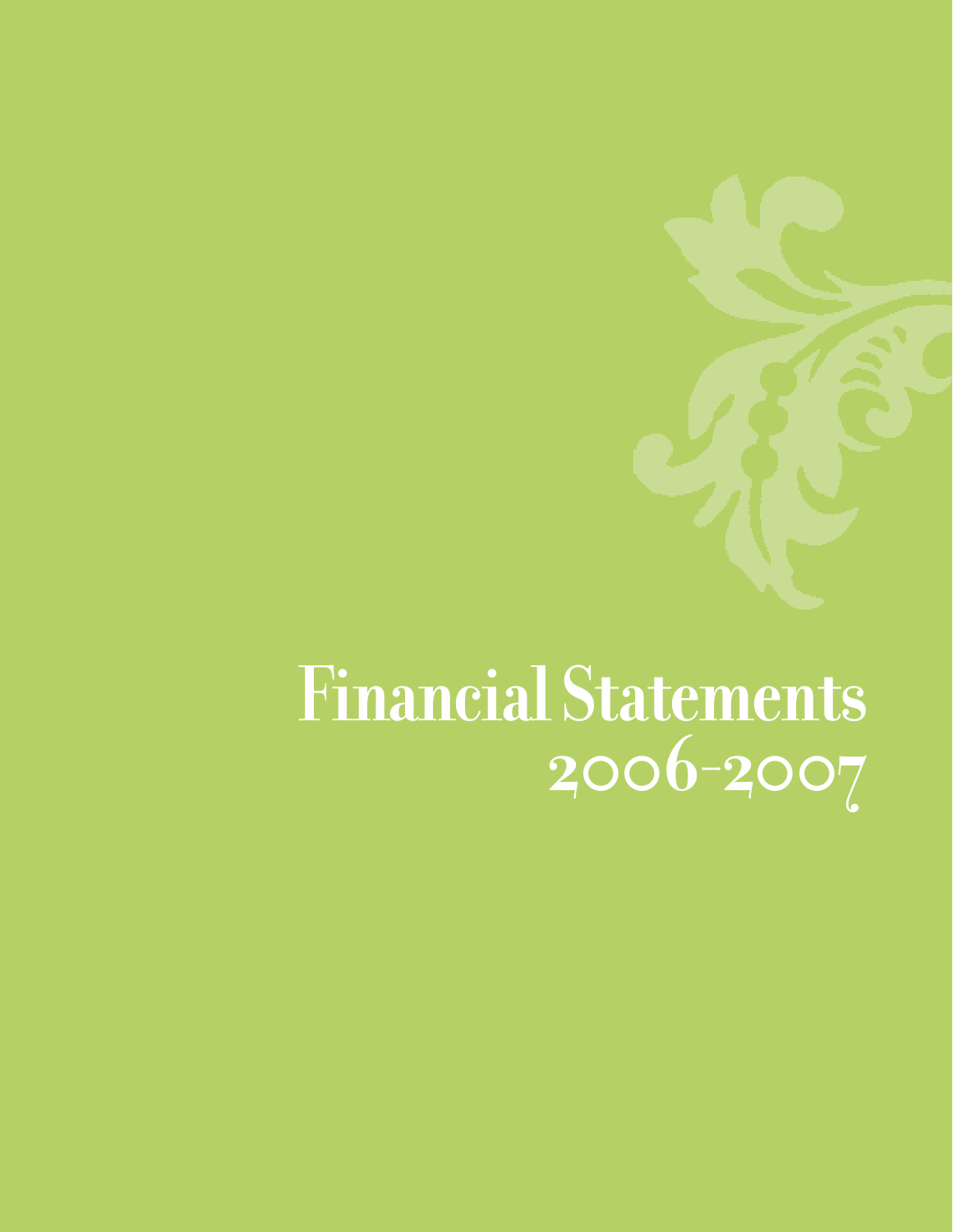# **Auditor's Report**

To the directors of Fonds RadioStar

I have audited the balance sheets of Fonds RadioStar as at August 31, 2007 and 2006, as well as the statements of earnings and changes in net assets and the statements of cash flow for the years then ended. These financial statements are the responsibility of the Organization's management. My responsibility is to express an opinion concerning these financial statements based on my audit.

I conducted my audit in accordance with Canadian generally accepted auditing standards. These standards require that I plan and perform an audit in such a way as to obtain reasonable assurance that the financial statements are free of material misstatements. An audit involves examining evidence supporting the amounts and disclosures that are contained in the financial statements, on a test basis. An audit also involves assessing the accounting principles used and the significant estimates made by management, and evaluating the overall presentation of the financial statements.

In my opinion, these financial statements present the financial position of the Organization as at August 31, 2007 and 2006 and the results of its operations and cash flow for the years then ended fairly in all material respects, in accordance with Canadian generally accepted accounting principles.

Denis Thérien Chartered Accountant September 11, 2007

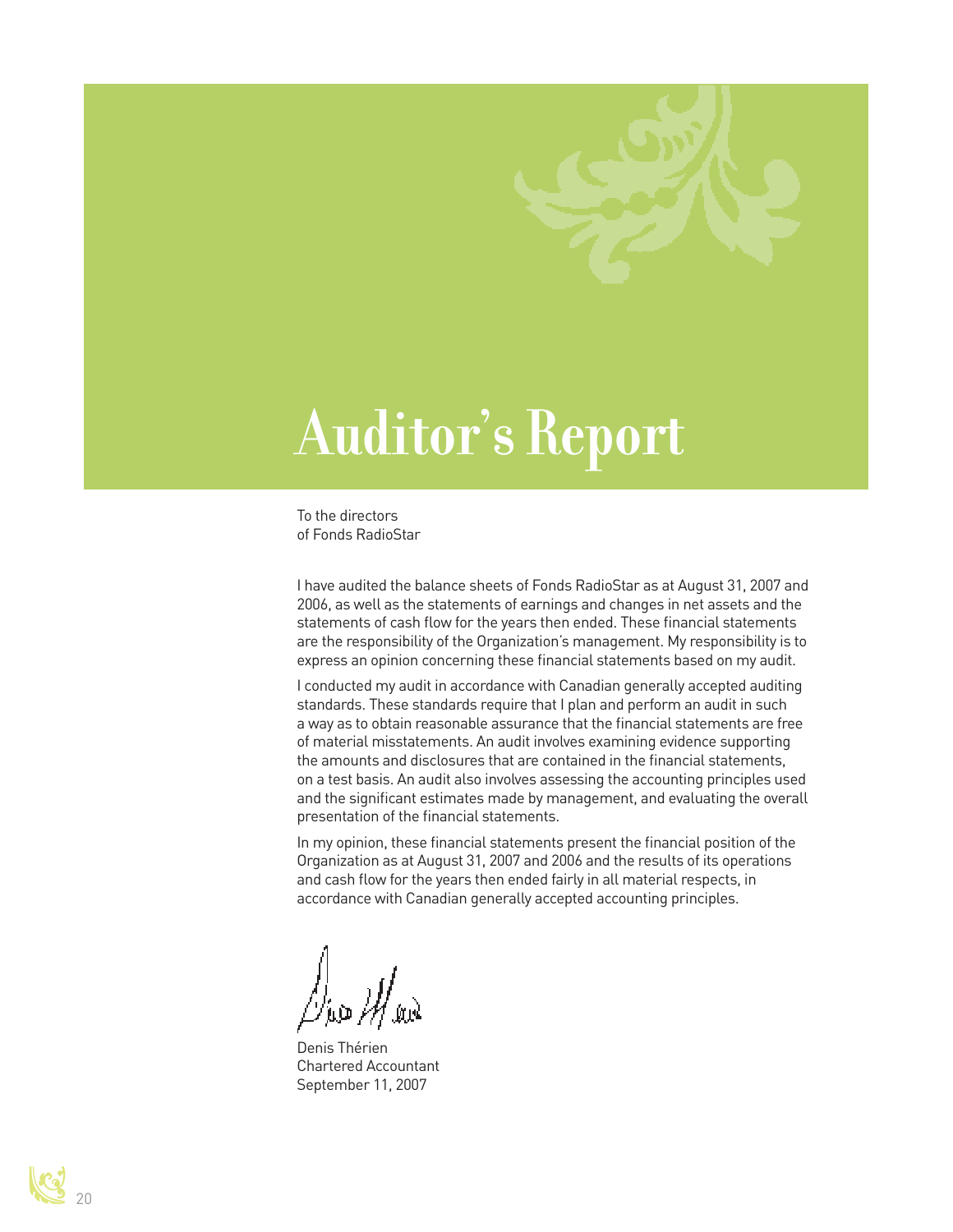### Statements of Earnings and Changes in net assets



For the years ended august 31

|                                                | 2007        | 2006        |
|------------------------------------------------|-------------|-------------|
| <b>REVENUE</b>                                 |             |             |
| Contributions from radio broadcasters          | \$2,863,343 | \$2,426,942 |
| Management fees - CAB                          | (21, 200)   | (20,600)    |
|                                                |             |             |
|                                                | 2,842,143   | 2,406,342   |
| Interest                                       | 218,080     | 170,975     |
|                                                |             |             |
|                                                | 3,060,223   | 2,577,317   |
|                                                |             |             |
| <b>EXPENDITURES</b>                            |             |             |
| Salaries and benefits                          | 177,278     | 157,984     |
| Legal and management fees                      | 39,352      |             |
| Professional fees                              | 11,047      | 9,262       |
| Rent and other charges                         | 39,883      | 37,628      |
| Communications                                 | 51,785      | 33,828      |
| Insurance                                      | 2,536       | 2,540       |
| Meeting expenses                               | 5,781       | 4,690       |
|                                                |             |             |
|                                                | 327,662     | 245,932     |
|                                                |             |             |
| Write-off of sales taxes from previous years   | 58,390      |             |
|                                                | 386,052     | 245,932     |
|                                                |             |             |
| SURPLUS AVAILABLE FOR ASSISTANCE CONTRIBUTIONS | 2,674,171   | 2,331,385   |
| Assistance contributions                       | 2,827,781   | 2,316,105   |
|                                                |             |             |
| <b>EXCESS OF REVENUE OVER EXPENDITURES</b>     |             |             |
| (EXPENDITURES OVER REVENUE)                    | (153,610)   | 15,280      |
| UNRESTRICTED NET ASSETS, BEGINNING OF YEAR     | 4,206,761   | 4,191,481   |
|                                                |             |             |
| UNRESTRICTED NET ASSETS, END OF YEAR           | \$4,053,151 | \$4,206,761 |
|                                                |             |             |

The accompanying notes are an integral part of these financial statements.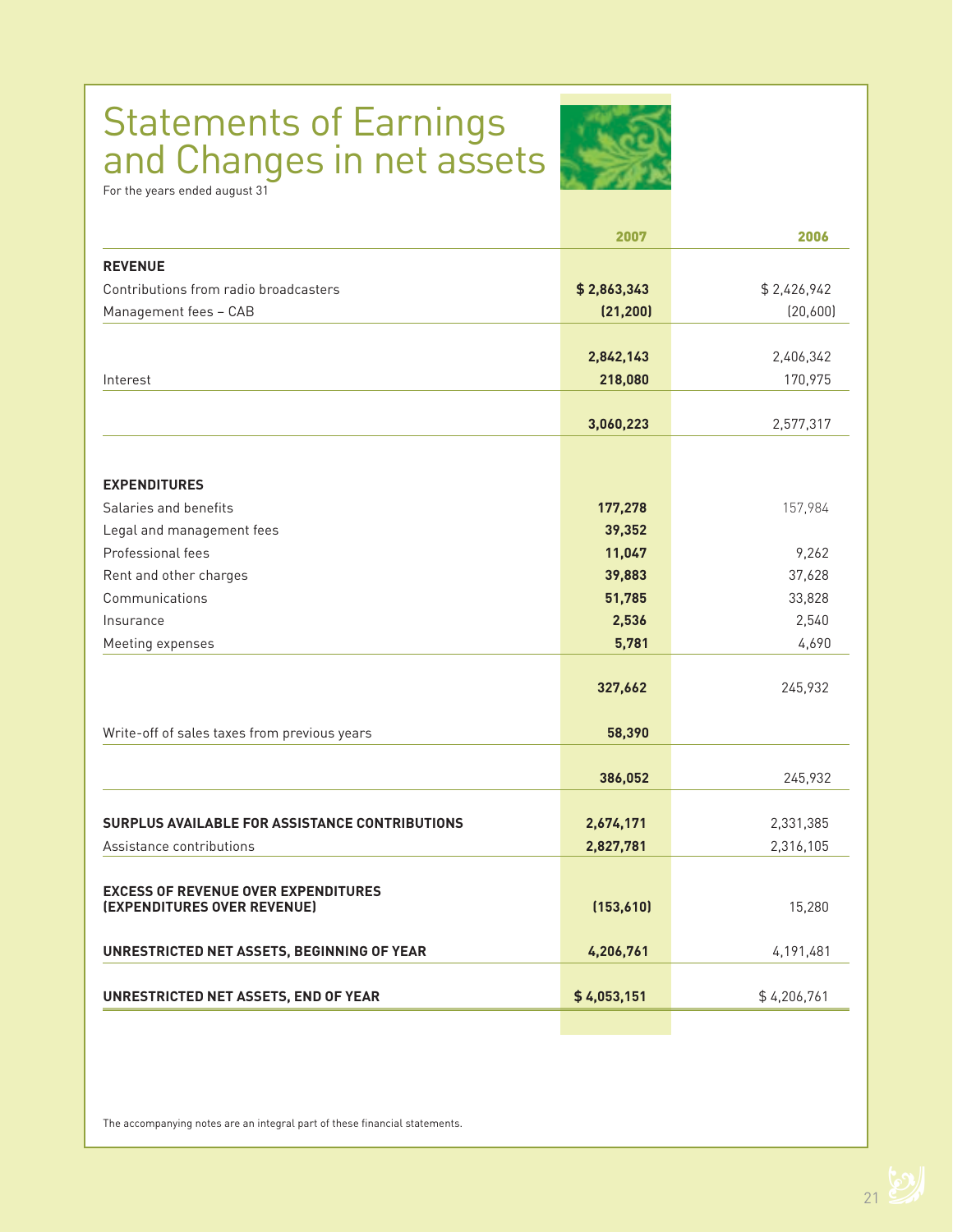# Balance Sheets

As at august 31



|                                                | 2007        |             |
|------------------------------------------------|-------------|-------------|
|                                                |             | 2006        |
| <b>ASSETS</b>                                  |             |             |
| <b>CURRENT</b>                                 |             |             |
| Cash                                           | \$24,055    | \$420,938   |
| Demand deposit, 4.34 %. maturing June 26, 2008 | 4,000,000   | 3,700,000   |
| Accounts receivable (Note 4)                   | 39,369      | 101,539     |
| Prepaid expenses                               | 1,797       | 1,624       |
|                                                | \$4,065,221 | \$4,224,101 |
| <b>LIABILITIES</b>                             |             |             |
| <b>CURRENT</b>                                 |             |             |
| <b>Accrued liabilities</b>                     | \$12,070    | \$17,340    |
| <b>NET ASSETS</b>                              |             |             |
| Unrestricted net assets                        | 4,053,151   | 4,206,761   |
|                                                | \$4,065,221 | \$4,224,101 |
|                                                |             |             |

#### **APPROVED ON BEHALF OF THE BOARD**

Paul Dutant Helent

Pierre Rodrigue **Paul Dupont-Hébert**<br>President President President Treasurer

The accompanying notes are an integral part of these financial statements.

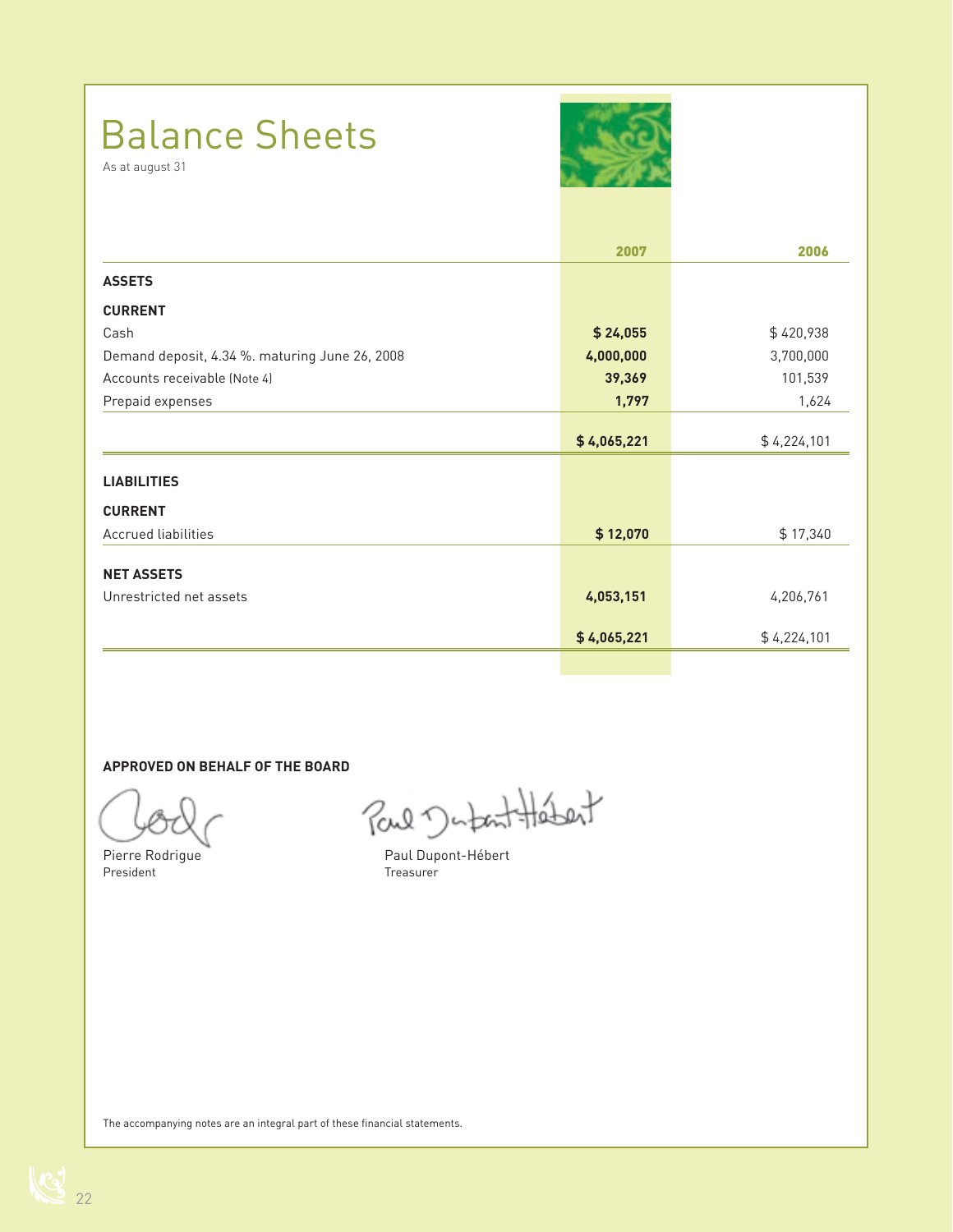# Statements of Cash Flow

For the years ended august 31



|                                                  | 2007          | 2006        |
|--------------------------------------------------|---------------|-------------|
| <b>OPERATING ACTIVITIES</b>                      |               |             |
|                                                  |               |             |
| Contributions received from radio broadcasters   | \$2,842,143   | \$2,406,342 |
| Interest received                                | 215,860       | 145,395     |
|                                                  |               |             |
|                                                  | 3,058,003     | 2,551,737   |
|                                                  |               |             |
|                                                  |               |             |
| Assistance contributions paid                    | (2,821,781)   | (2,329,470) |
| Purchase of goods and services paid              | (147, 854)    | (98, 837)   |
| Employee salaries paid                           | (185, 251)    | (151, 866)  |
|                                                  |               |             |
|                                                  | (3, 154, 886) | (2,580,173) |
|                                                  |               |             |
|                                                  |               |             |
| <b>NET DECREASE IN CASH AND CASH EQUIVALENTS</b> | (96, 883)     | (28, 436)   |
|                                                  |               |             |
| CASH AND CASH EQUIVALENTS, BEGINNING OF YEAR     | 4,120,938     | 4,149,374   |
|                                                  |               |             |
| CASH AND CASH EQUIVALENTS, END OF YEAR (Note 5)  | \$4,024,055   | \$4,120,938 |
|                                                  |               |             |

The accompanying notes are an integral part of these financial statements.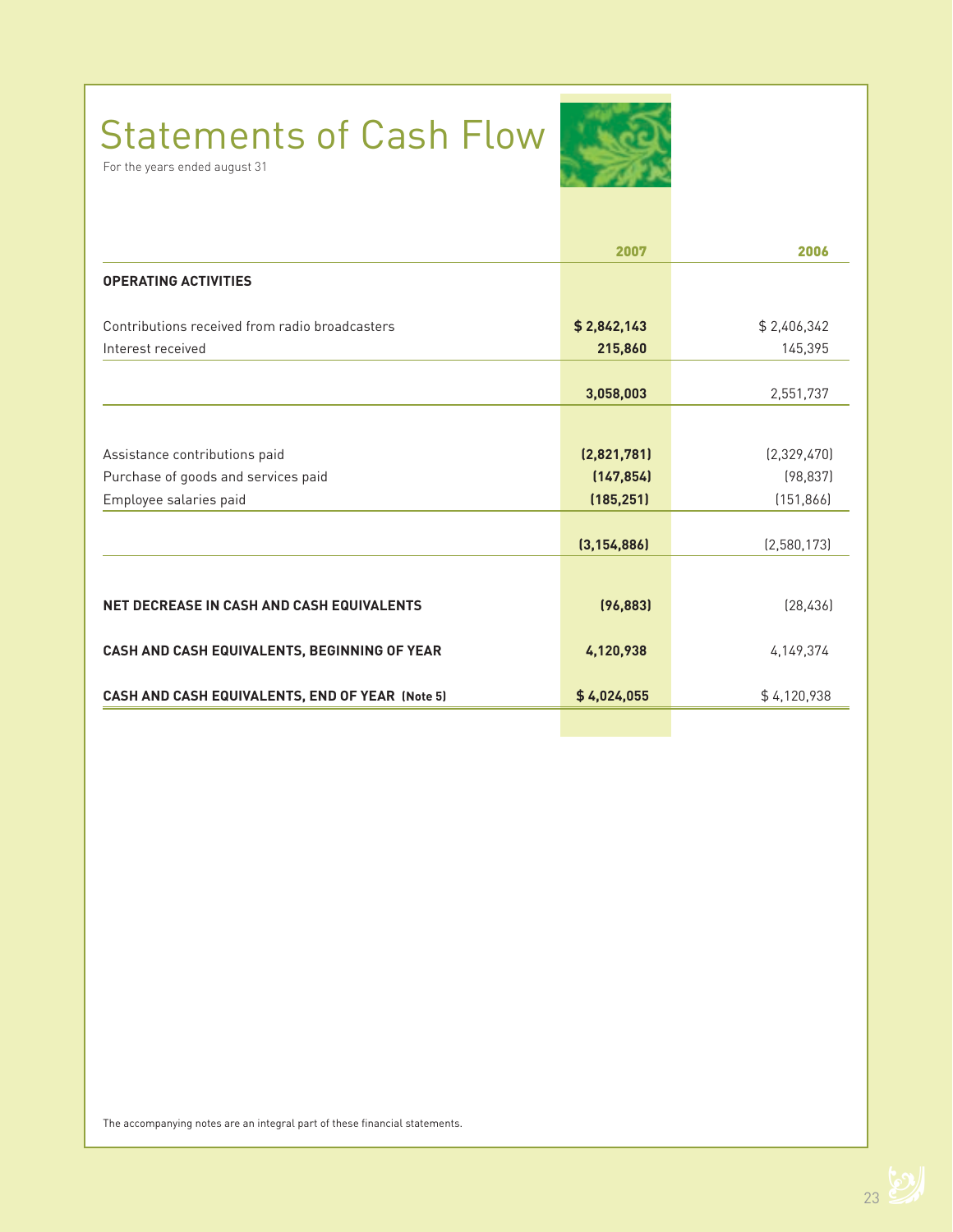## Notes accompanying the financial statements

For the years ended august 31, 2007 and 2006

### 1 **STATUTES AND PURPOSE OF THE ORGANIZATION**

Fonds RadioStar was incorporated on February 16, 2001 pursuant to Part II of the Canada Business Corporations Act.

The primary mandate of Fonds RadioStar, which is a nonprofit organization, is to assist promising new talent by providing significant financial support for projects involving the promotion of recording companies that are likely to have a considerable impact on the careers of French-Canadian artists. The support that the Organization provides is complementary to existing assistance programs, and adds momentum to marketing efforts. Fonds RadioStar pays nonrefundable contributions to eligible recording companies.



#### 2 **FINANCING OF THE ORGANIZATION**

Fonds RadioStar products are generated by financial contributions from broadcast companies to the Canadian Association of Broadcasters (CAB).



### 3 **SIGNIFICANT ACCOUNTING POLICIES**

The financial statements were prepared in accordance with Canadian generally accepted accounting principles and the following significant policies:

#### **Recognition of Revenue**

Fonds RadioStar uses the deferral method for recording its contributions. Contributions to Fonds RadioStar and its Anglophone counterpart, Radio Starmaker Fund, originate from financial contributions that are required of broadcast companies by the Canadian Radio-television and Telecommunications Commission (CRTC) in connection with transactions involving the acquisition of broadcast companies. A minimum of 3% of these transactions must be paid to the two new Canadian music marketing funds.

Generally speaking, for transactions involving Francophone stations, 80% of the 3% is paid to Fonds RadioStar; and for transactions involving Anglophone stations, 20% of the 3% is paid to Fonds RadioStar. The Canadian Association of Broadcasters (CAB) collects 3% of the value of the transactions, which it redistributes to the two funds in accordance with the payment terms that are approved by the CRTC. These financial contributions are reported using a cash-based accounting system.

#### **Income Taxes**

Pursuant to the Income Tax Acts of Canada and Quebec, Fonds RadioStar is classified as a non-profit organization, and therefore, is not subject to income tax.

#### **Contributed Services**

Members of the Organization's Board of Directors attend Board meetings without monetary compensation. The value of the time donated by these individuals is not recorded in the financial statements, because it would be difficult to measure its fair market value.

#### **Cash and cash equivalents**

For cash flow purposes, cash and cash equivalents include cash and cash equivalents that are not restricted as to their use. Cash includes cash. Cash equivalents include term or demand deposits investments that are held for short-term cash requirements, but not those that are held for investment purposes. More precisely, they include investments for which the value will not change significantly and for which the maturity does not exceed three months from the date of acquisition.

#### **Use of estimates**

The presentation of the financial statements in accordance with Canadian generally accepted accounting principles requires management to make estimates and assumptions that affect the reported amounts of assets and liabilities, the disclosure of contingencies at the date of the financial statements, and the reported amounts of revenues and expenses during the reporting period. Actual results may differ from those estimates and assumptions.